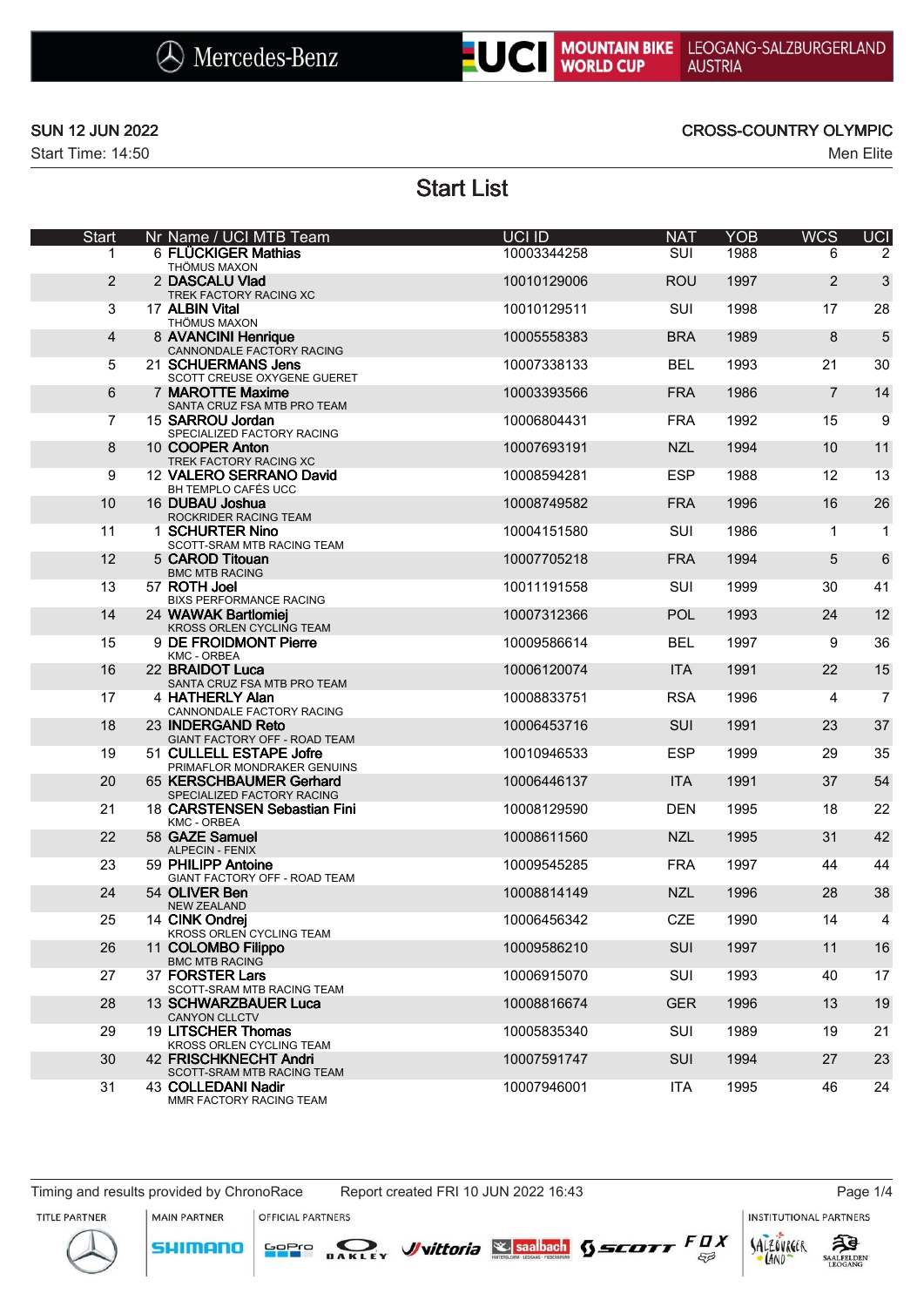



### SUN 12 JUN 2022 CROSS-COUNTRY OLYMPIC

# Start List

| <b>Start</b> | Nr Name / UCI MTB Team                                                                      | UCI ID      | <b>NAT</b> | <b>YOB</b> | <b>WCS</b> | <b>UCI</b> |
|--------------|---------------------------------------------------------------------------------------------|-------------|------------|------------|------------|------------|
| 32           | 45 BRAIDOT Daniele<br>CS CARABINIERI - CICLI OLYMPIA VITTORIA                               | 10006444723 | <b>ITA</b> | 1991       | 35         | 27         |
| 33           | 47 GRIOT Thomas<br>CANYON CLLCTV                                                            | 10008081801 | <b>FRA</b> | 1994       | 69         | 29         |
| 34           | 49 RAGGL Gregor<br>JB BRUNEX SUPERIOR FACTORY RACING                                        | 10006801906 | <b>AUT</b> | 1992       | 33         | 32         |
| 35           | 50 BRANDL Maximilian<br>LEXWARE MOUNTAINBIKE TEAM                                           | 10009586513 | <b>GER</b> | 1997       |            | 33         |
| 36           | 55 HÆGSTAD Erik<br><b>KMC - ORBEA</b>                                                       | 10008875379 | <b>NOR</b> | 1996       | 83         | 39         |
| 37           | 56 ANDREASSEN Simon<br>CANNONDALE FACTORY RACING                                            | 10009436363 | <b>DEN</b> | 1997       | 93         | 40         |
| 38           | 60 FOIDL Maximilian<br>KTM FACTORY MTB TEAM                                                 | 10008079979 | <b>AUT</b> | 1995       | 62         | 46         |
| 39           | 61 BERTOLINI Gioele                                                                         | 10007946102 | <b>ITA</b> | 1995       | 25         | 49         |
| 40           | TRINX FACTORY TEAM<br>62 NORDEMANN David<br>CST POSTNL BAFANG MTB RACING TEAM               | 10009546703 | NED        | 1997       | 54         | 50         |
| 41           | 63 MARKT Karl                                                                               | 10003917366 | <b>AUT</b> | 1980       | 47         | 51         |
| 42           | JB BRUNEX SUPERIOR FACTORY RACING<br>64 ZALTSMAN Tomer<br>JB BRUNEX SUPERIOR FACTORY RACING | 10011012615 | <b>ISR</b> | 1999       |            | 52         |
| 43           | 128 ZANOTTI Juri<br><b>BMC MTB RACING</b>                                                   | 10011009581 | <b>ITA</b> | 1999       | 78         | 53         |
| 44           | 66 LIST David<br>LEXWARE MOUNTAINBIKE TEAM                                                  | 10011197420 | <b>GER</b> | 1999       | 45         | 55         |
| 45           | 67 GLENDE Mats Tubaas<br><b>NORWAY</b>                                                      | 10015818761 | <b>NOR</b> | 1999       | 51         | 57         |
| 46           | 68 SCHEHL Niklas<br>STOP&GO MARDERABWEHR MTB TEAM                                           | 10009979159 | <b>GER</b> | 1998       | 42         | 58         |
| 47           | 69 EGGER Georg<br><b>GERMANY</b>                                                            | 10008131109 | <b>GER</b> | 1995       | 53         | 59         |
| 48           | 70 GUERRINI Marcel<br><b>BIXS PERFORMANCE RACING</b>                                        | 10007651563 | SUI        | 1994       | 43         | 61         |
| 49           | 71 ORSCHEL Tyler<br>CANADA                                                                  | 10010826392 | CAN        | 1998       | 77         | 65         |
| 50           | 72 RODRIGUEZ GUEDE Pablo<br>BH TEMPLO CAFÉS UCC                                             | 10007278620 | <b>ESP</b> | 1993       | 34         | 68         |
| 51           | 73 ORR Cameron<br><b>GREAT BRITAIN</b>                                                      | 10011218739 | <b>GBR</b> | 1999       | 36         | 70         |
| 52           | 74 DISERA Peter<br>NORCO FACTORY TEAM                                                       | 10008178393 | CAN        | 1995       | 49         | 74         |
| 53           | 76 RØHME Knut<br><b>NORWAY</b>                                                              | 10015818458 | <b>NOR</b> | 1999       | 71         | 79         |
| 54           | 79 TEMPIER Stephane<br>ROCKRIDER RACING TEAM                                                | 10004229382 | <b>FRA</b> | 1986       | 73         | 84         |
| 55           | 80 AGOSTINELLI Alessio<br>KTM PROTEK ELETTROSYSTEM                                          | 10011133459 | <b>ITA</b> | 1997       |            | 91         |
| 56           | 81 HELTA Filip<br>KROSS ORLEN CYCLING TEAM                                                  | 10009547410 | <b>POL</b> | 1997       |            | 98         |
| 57           | 82 SCHELB Julian<br>STOP&GO MARDERABWEHR MTB TEAM                                           | 10006805946 | <b>GER</b> | 1992       | 39         | 104        |
| 58           | 85 LORET Maxime<br>KTM VITTORIA TEAM                                                        | 10008815462 | <b>FRA</b> | 1995       | 55         | 107        |
| 59           | 86 KOBES Lukáš<br>GAPP SYSTEM - KOLOFIX MTB RACING TEAM                                     | 10008822435 | <b>CZE</b> | 1996       |            | 112        |
| 60           | 87 EID Emil Hasund<br><b>NORWAY</b>                                                         | 10020671690 | <b>NOR</b> | 1995       | 50         | 121        |
| 61           | 89 PALUMBY Zsombor                                                                          | 10008821223 | <b>HUN</b> | 1996       |            | 126        |
| 62           | <b>HUNGARY</b><br>90 IVORY Cameron<br>AUSTRALIA                                             | 10006801300 | <b>AUS</b> | 1992       |            | 128        |

Timing and results provided by ChronoRace Report created FRI 10 JUN 2022 16:43 Page 2/4

MAIN PARTNER

**SHIMANO** 

OFFICIAL PARTNERS

**INSTITUTIONAL PARTNERS** 





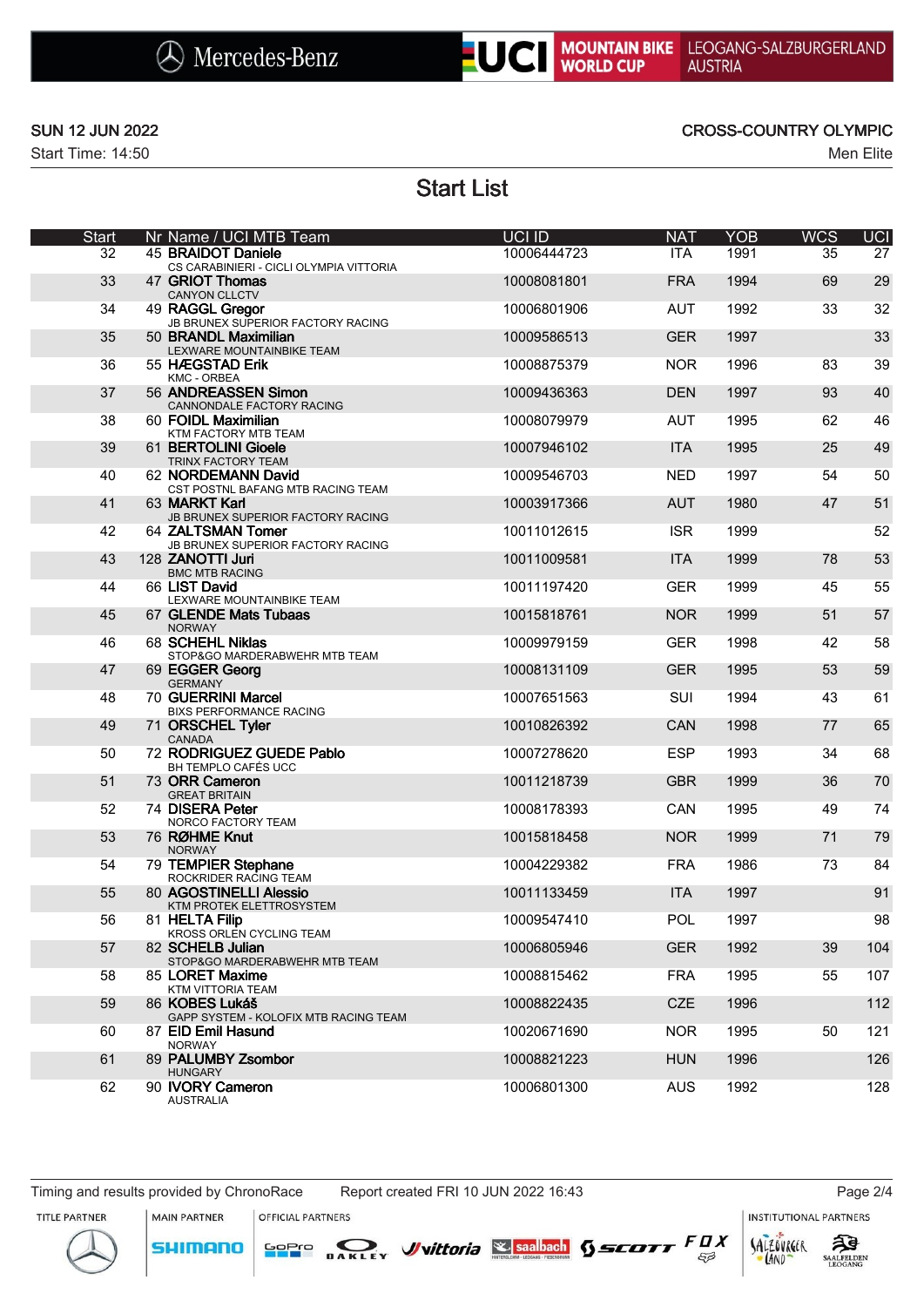



## SUN 12 JUN 2022 CROSS-COUNTRY OLYMPIC

# Start List

| <b>Start</b> | Nr Name / UCI MTB Team                                  | UCI ID      | <b>NAT</b> | <b>YOB</b> | <b>WCS</b> | UCI  |
|--------------|---------------------------------------------------------|-------------|------------|------------|------------|------|
| 63           | 91 TRARIEUX Julien<br>MASSI-BEAUMES DE VENISE           | 10006804330 | <b>FRA</b> | 1992       | 48         | 133  |
| 64           | 92 SPESCHA Ursin<br>KA BOOM - KRAPF                     | 10009880543 | <b>SUI</b> | 1998       |            | 138  |
| 65           | 95 VITALI Bruno<br>SWITZERLAND                          | 10011122951 | SUI        | 1994       | 88         | 162  |
| 66           | 97 DE COSMO Gioele<br>WILIER - PIRELLI FACTORY TEAM XCO | 10009823858 | <b>ITA</b> | 1997       | 66         | 175  |
| 67           | 99 MCCRAE Erno<br><b>BELGIUM</b>                        | 10008061690 | <b>BEL</b> | 1995       |            | 183  |
| 68           | 102 OSTASZEWSKI Karol<br><b>JBG2 CRYOSPACE</b>          | 10015773392 | <b>POL</b> | 1998       |            | 194  |
| 69           | 103 DORIGONI Jakob<br>TORPADO FACTORY TEAM              | 10009770510 | <b>ITA</b> | 1998       | 72         | 206  |
| 70           | 104 BARTON Malcolm<br><b>CANADA</b>                     | 10009984920 | CAN        | 1998       |            | 247  |
| 71           | 105 MARTINEZ GALVAN Amando<br><b>MEXICO</b>             | 10009998458 | <b>MEX</b> | 1997       |            | 268  |
| 72           | 106 FINCHAM Sean<br>NORCO FACTORY TEAM                  | 10010126982 | CAN        | 1998       | 65         | 284  |
| 73           | 107 SPENA Fabio<br><b>BIKEBOX RACINGTEAM</b>            | 10011191659 | SUI        | 1999       | 80         | 287  |
| 74           | 109 BURKI Nick<br><b>BIKE TEAM SOLOTHURN</b>            | 10010129612 | <b>SUI</b> | 1998       |            | 323  |
| 75           | 110 OLIVER Craig<br><b>NEW ZEALAND</b>                  | 10008104736 | <b>NZL</b> | 1995       | 75         | 337  |
| 76           | 111 DANIEL Thibault<br><b>CUBE PRO FERMETURES SEFIC</b> | 10009545386 | <b>FRA</b> | 1997       | 67         | 377  |
| 77           | 112 THOMA Dario<br>SWITZERLAND                          | 10009417064 | SUI        | 1997       |            | 392  |
| 78           | 113 ALLARD Basile<br><b>FRANCE</b>                      | 10011138816 | <b>FRA</b> | 1998       |            | 404  |
| 79           | 114 MUNDY Isaac<br><b>GREAT BRITAIN</b>                 | 10008173848 | <b>GBR</b> | 1994       |            | 425  |
| 80           | 115 JELINEK Josef<br>CYKLOSTAR HEAD PIRELLI             | 10009745652 | <b>CZE</b> | 1998       |            | 468  |
| 81           | 116 BOULANGER Hugo<br><b>FRANCE</b>                     | 10015697008 | <b>FRA</b> | 1999       |            | 618  |
| 82           | 117 ADAMS Jens<br><b>BELGIUM</b>                        | 10006643975 | <b>BEL</b> | 1992       |            | 688  |
| 83           | 118 OLIVETTI Sven<br>SWITZERLAND                        | 10014635866 | SUI        | 1997       |            | 854  |
| 84           | 119 BECKMANN Vincent Jonatan<br><b>GERMANY</b>          | 10083175763 | <b>GER</b> | 1998       |            | 954  |
| 85           | 120 MCGLINCHEY Christopher<br><b>IRELAND</b>            | 10007712086 | <b>IRL</b> | 1994       |            | 990  |
| 86           | 121 GAßNER Michael<br><b>GERMANY</b>                    | 10059315480 | GER.       | 1999       |            | 1124 |
| 87           | 122 LAWLESS Christopher<br><b>GREAT BRITAIN</b>         | 10008681379 | <b>GBR</b> | 1995       |            | 1179 |
| 88           | 123 HAMM Florian<br><b>GERMANY</b>                      | 10011196511 | <b>GER</b> | 1999       |            | 1287 |
| 89           | 124 DIAZ TORRES Juan Francisco<br><b>ARGENTINA</b>      | 10011186104 | <b>ARG</b> | 1999       |            |      |
| 90           | 125 DOWLING William<br>UNITED STATES OF AMERICA         | 10059185138 | <b>USA</b> | 1999       |            |      |
|              |                                                         |             |            |            |            |      |

Entries / Nations: 90 / 25

Timing and results provided by ChronoRace Report created FRI 10 JUN 2022 16:43 Page 3/4

**OFFICIAL PARTNERS** 

MAIN PARTNER

**SHIMANO** 

**INSTITUTIONAL PARTNERS**